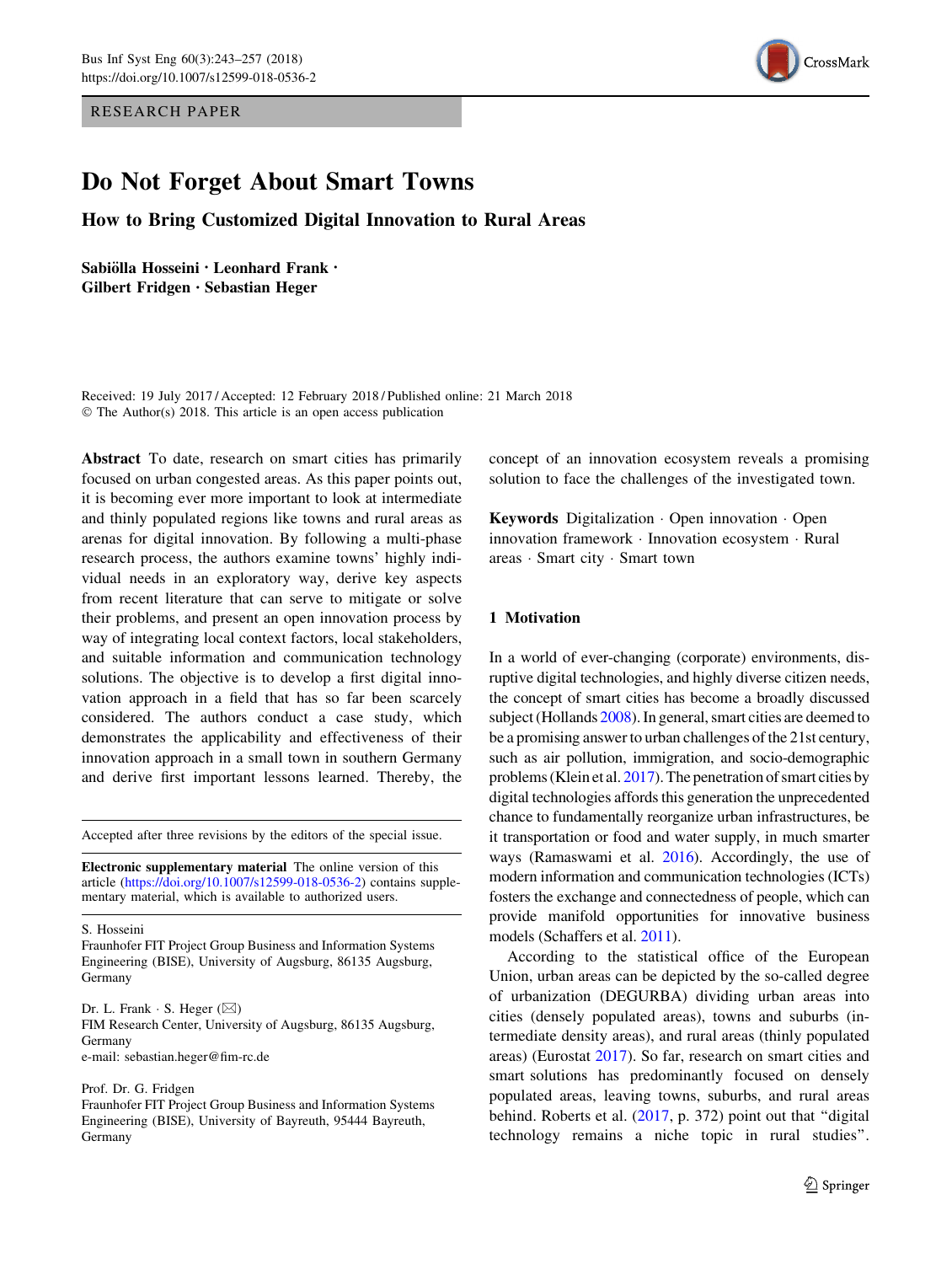Furthermore, research on rural areas and development takes a strong agricultural focus and hardly considers digital technologies from an overall community and business perspective (Roberts et al. [2017](#page-14-0)). Low research and development levels in predominantly rural areas (Tödtling and Trippl [2005](#page-14-0)) aggravate this problem although digital technologies and smart solutions might provide promising solutions for future developments of towns (Roberts et al. [2017\)](#page-14-0).

Nonetheless, recent literature even highlights the paramount importance of smart strategies and innovation in rural areas (Provenzano et al. [2016\)](#page-14-0). This new focus on the social periphery is becoming increasingly important, for instance, a significant proportion of the European Union's population lives in thinly populated areas (in the following referred to as towns). According to the DEGURBA, 28% of the European residents live in such thinly populated areas (Eurostat [2017](#page-13-0)). As Porter et al. [\(2004](#page-14-0)) state, these towns have enormous economic potential, though the gap between thinly and densely populated areas is widening. Further studies have revealed that the recent success of populist candidates in democratic elections can at least in part be attributed to determinants such as economic distress (Rothwell and Diego-Rosell [2016](#page-14-0); Monnat [2016\)](#page-14-0), as there is a measurable relationship between personal economic well-being and election outcomes (Glasgow and Weber [2005\)](#page-14-0).

Of course, towns require innovation to make use of the potential of digitalization. Yet much like cities, towns are also facing a complex range of locally specific challenges predicated on their diverse characteristics like geographic, economic, social, and ecological conditions. Neirotti et al. [\(2014\)](#page-14-0) summarize such variables as local context factors that are crucial for the development of all kinds of urban areas. However, solutions based on innovative digital technologies are discussed in the broad context of smart cities, which is to say they do not necessarily fit the requirements of towns as well. Hess et al. ([2015](#page-14-0)) argue that towns, when compared to smart cities, have their own future challenges as, for instance, they are not equipped with a wide availability of infrastructure services which brings along individual challenges to different application domains like logistics, mobility, or education, therefore the context has to be understood. Furthermore, in contrast to towns, cities exhibit more complex structures in terms of the numbers of different stakeholders from various domains which have to be involved in smart projects (Nam and Pardo [2011](#page-14-0)). But then again, cities can better profit from economies of scale and manifold opportunities for business models by the connectedness of many participants and stakeholders (Schaffers et al. [2011](#page-14-0)), while towns are characterized by smaller sizes and sparser populations.

Similar to activity- and context-based design (Gay and Hembrooke [2004\)](#page-14-0), it is important for towns to understand in which way a certain digital technology should be applied in order to act ''smart''. Analogous to designers who should not start with a preconceived idea of what users should do (Gay and Hembrooke [2004\)](#page-14-0), but rather have to first obtain a precise understanding about what users actually do, smart town ''designers'' must grasp how relevant stakeholders and context matter, and how technology could be used rather than pushing and enforcing the ''smart'' dimension on it (Bélissent [2010\)](#page-13-0).

A further challenge is that, especially in towns and rural development, it is common practice to follow and operate a ''one-size-fits-all'' technological solution approach – although local-specific requirements are highly required – which is why such solutions often fail when they are applied to rural areas with different properties (Roberts et al.  $2017$ ; Stratigea  $2011$ ; Tödtling and Trippl  $2005$ ). As rural development and regions are at disadvantage when it comes to competitive positioning in the new era and digital age (Stratigea [2011\)](#page-14-0), a more ''integrated approach that helps them find the usefulness of such technologies for their individual purposes'' is required (Roberts et al. [2017,](#page-14-0) p. 381). In this regard, there is a need for improvements and extensions in the way information systems are applied in order to yield more successful and predictable innovation outcomes in towns, which is why this paper addresses the following research questions:

- RQ 1 How should an innovation process be designed for smart towns to better leverage the potential of digitalization?
- RQ  $\mathcal{D}$ To adhere to the individual needs of smart towns, can information systems themselves enable townspecific innovations?

The extant literature provides a multitude of ideas on how to design innovation processes in general, and recent research has indicated that open innovation is an effective and efficient way to meet demands of smart cities (Paskaleva [2011\)](#page-14-0). So far, however, no attempt has been made to examine how open innovation approaches could be applied in the field of smart towns. On this understanding, we carry out an exploratory study and draw on open innovation as a promising strategy for towns. Yet, since towns often do not have sufficient resources to apply greenfield approaches, we develop a generic innovation process that can serve as a ''one-size-fits-all'' solution approach and can still allow for developing context-tailored digital innovations to meet challenges of the 21st century.

Throughout this paper, we adopt a problem solving perspective (Nickerson and Zenger [2004](#page-14-0)) to answer the above questions. More specifically, we follow a multiphase research process inspired by design science research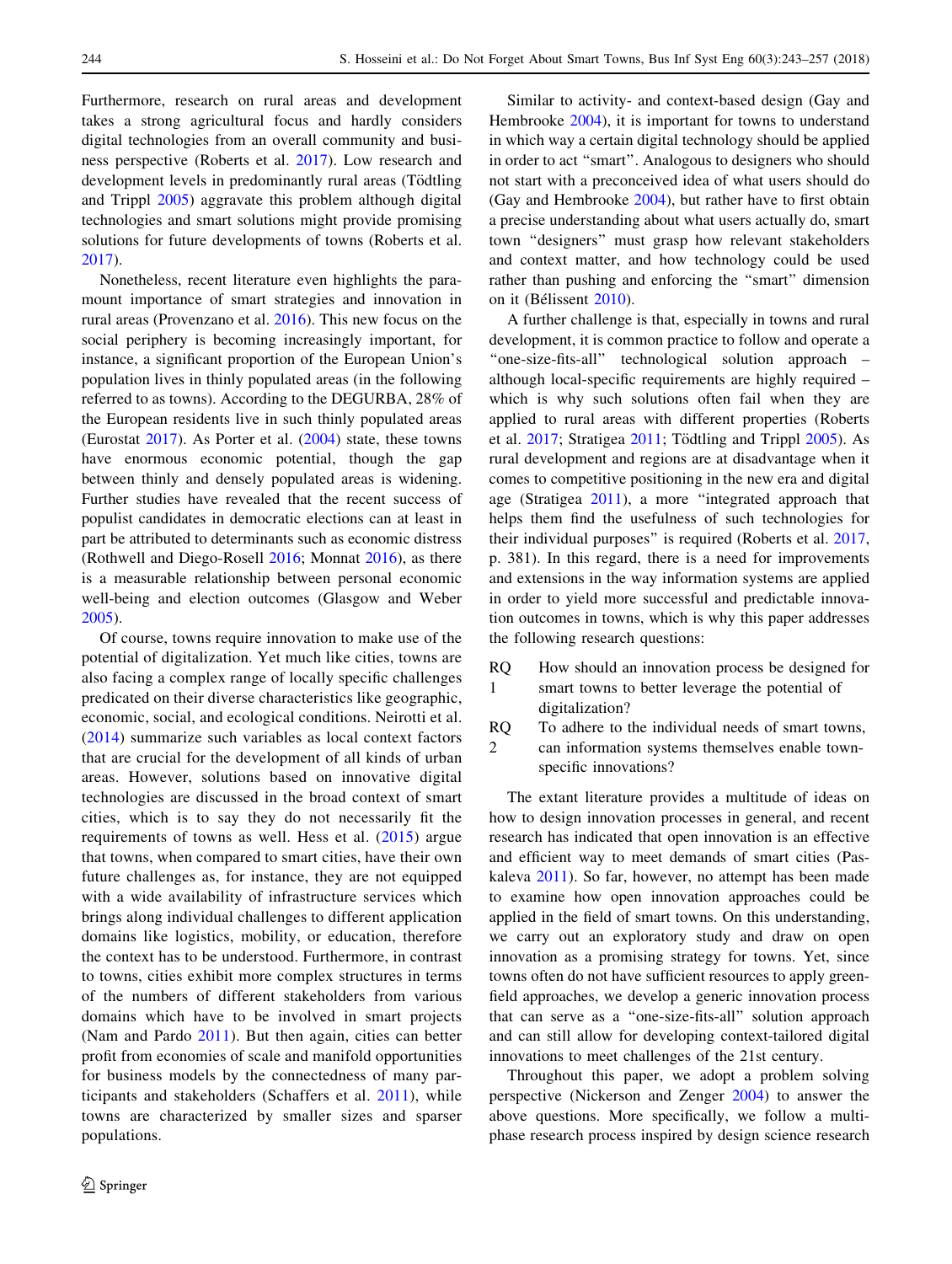(Hevner [2007;](#page-14-0) Hevner et al. [2004\)](#page-14-0) that consists of three phases. We identify the relevant problem by analyzing the state of the art in Sect. 2 and introduce our research method in Sect. [3.](#page-3-0) In Sect. [4.1](#page-4-0), we identify justificatory knowledge of ''problem-adjusting factors'' in previous scientific work on the subject. In Sect. [4.2,](#page-6-0) we develop an innovation process that can stimulate digital innovation in smart towns. Finally, in Sect. [5,](#page-8-0) we apply the process to a small town in southern Germany and derive first important lessons learned in the field of smart towns. Finally, we conclude the study in Sect. [6](#page-12-0) by summarizing key results and limitations, which indicate implications for future research.

# 2 Smart Cities and Smart Rural Areas

Smart city research can be regarded as an umbrella term that covers divergent trends with respect to (informationrelated) city research (Barth et al. [2017](#page-13-0)). There is a plethora of various definitions of the term ''smart city'' and there is no common understanding of what a smart city actually is. Barth et al.  $(2017)$  $(2017)$  argue that by focusing on specific facets of smart city research, prior research has led to important, but isolated and scattered pockets of understanding the whole (interdisciplinary) story. To better comprehens and integrate these pockets, we draw on recent studies such as Neirotti et al. ([2014\)](#page-14-0) and Albino et al. [\(2015](#page-13-0)) that provide literature reviews on smart cities as a starting point to gain a resilient knowledge base of smart cities.

The label smart city first occurred back in the 1990s, when it carried strong technical connotations, as it denoted the application of new ICT to cities. Yet, over the years, personal and communal needs have come to the fore, so ICT have been applied with the objective to improve urban systems and thus quality of life (O'Grady and O'Hare [2012;](#page-14-0) Batty et al. [2012](#page-13-0); Albino et al. [2015](#page-13-0)). The term ''smart city'' has since been synonymous with ''intelligent city'' or ''digital city'', but as a result of such loose wording, Albino et al. [\(2015](#page-13-0)) find that ideas relating to smart cities are applied not only to "hard" domains (e.g., mobility, energy grids) but also to ''soft'' domains (e.g., education, policy innovations). Here, we use the term as defined by Giffinger et al. [\(2007](#page-14-0), p. 11) who state that a smart city is "a city well performing in a forward-looking way in economy, people, governance, mobility, environment, and living, built on the smart combination of endowments and activities of self-decisive, independent and aware citizens. Smart city generally refers to the search and identification of intelligent solutions, which allow modern cities to enhance the quality of the services provided to citizens.'' In accordance with this definition, a socio-technical view on smart cities is required (Nam and Pardo [2011](#page-14-0)) to solve various challenges and problems encountered in modern cities. The extant literature on this issue therefore focuses on such well-known problems as air and water pollution, energy efficiency, public transportation and mobility, as well as unemployment (Nam and Pardo [2011\)](#page-14-0). Going forward, however, there is a need for ''initiatives and strategies that create the physical-digital environment of smart cities, actualizing useful applications and e-services, and assuring the long-term sustainability of smart cities through viable business models'' (Schaffers et al. [2011\)](#page-14-0).

Importantly, politics and research must not only consider the challenges and problems of smart cities on the large scale. According to the DEGURBA, one-fifth of the German population lives in thinly populated areas. This corresponds to a total of 17 million people (Eurostat [2017](#page-13-0)). A broad range of public (research) projects has illustrated the importance of digital innovations in regions where residents are spatially more dispersed. Exemplary research projects include ''Smart Rural Areas'' (Hess et al. [2015\)](#page-14-0) or the Living Lab initiatives (Schaffers et al. [2011](#page-14-0)). It is worth noting, though, that rural areas differ from cities with regard to their specific characteristics, challenges, and problems. These comprise (but are not limited to) significantly reduced amounts of research and development, as well as the consequent grievances of little to no innovation, poorly developed industries, missing knowledge carriers, and hardly any assistance for innovation by administrations (Tödtling and Trippl  $2005$ ). Furthermore, when having a look at digital policy agenda, rural areas tend to be more "passive and static, set in contrast to the mobility of urban, technological and globalization processes'' (Roberts et al. [2017](#page-14-0), p. 372). Various ''domains like telecommuting, health-services, logistics, mobility, farming, commerce, or education'' (Hess et al. [2015,](#page-14-0) p. 164) are bedeviled by such issues. Thus, our definition of a smart town refers to Giffinger et al. [\(2007](#page-14-0)) as a town or rural area that is intermediate or thinly populated, but nonetheless provides appropriate and future-oriented ICT solutions to improve various domains regarding economy, people, governance, mobility, environment, or living.

There is, then, a manifest need for innovation in the interest of social as well as commercial benefit. Yet the range of solutions presented in recent discussion on smart cities is rather generic. Most of the contributions are limited to a high level of abstraction (cf. Khan et al. [2012\)](#page-14-0) or offer mutually exclusive solutions (Zanella et al. [2014](#page-14-0); D'Asaro et al. [2017\)](#page-13-0), due to the great diversity of local characteristics. As a result of this, frameworks that provide clear guidance to identifying context-tailored innovations are missing, because the characteristics of cities are too individual, and even more so those of towns. This means that local administrations and governments have to activate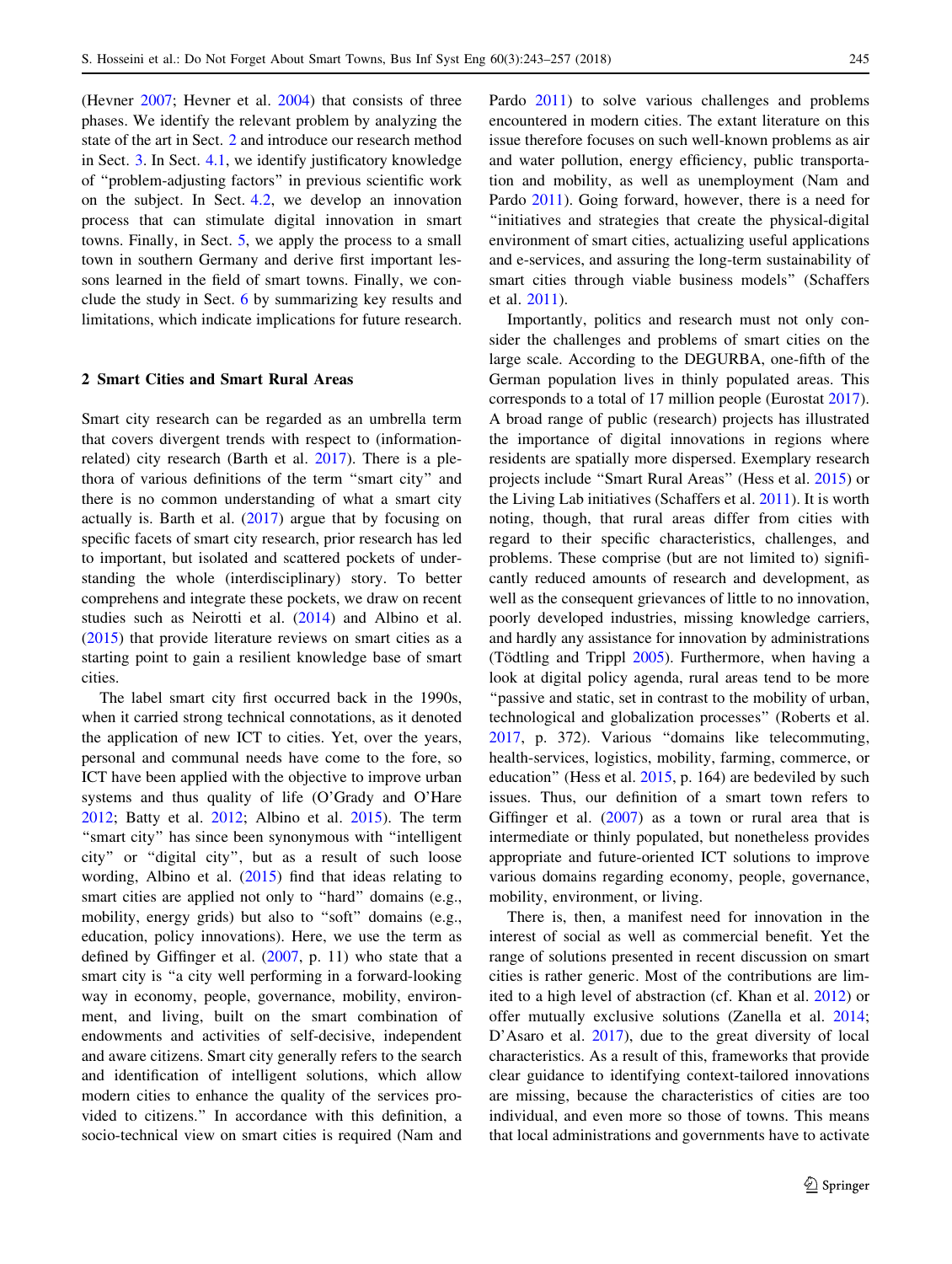<span id="page-3-0"></span>''cities and urban areas as well as rural and regional environments as agents for change and as environments of 'democratic innovation''' (Schaffers et al. [2011](#page-14-0), p. 432; von Hippel [2005\)](#page-14-0).

To summarize, smart towns must offer intelligent solutions to the challenges of contemporary urban and rural life, solutions that improve the quality of their citizens' life as well as the town's economic viability. Thus, it is not sufficient to apply modern ICT to towns to make them smart. Efforts must be extended to the improvement of a given town's capability to attract and advance its own innovation potential.

# 3 Research Method

To tackle the above issues, we adopt a problem solving perspective (Nickerson and Zenger [2004\)](#page-14-0). We take the problems and challenges of smart towns as the basic unit of our analysis. In line with Nickerson and Zenger ([2004\)](#page-14-0), as well as Felin and Zenger [\(2014](#page-14-0)), we argue that a reasonable method of solution can be determined by understanding and scrutinizing a problem's complexity. We therefore follow a multi-phase research process (Fig. 1) inspired by design science research (Hevner [2007](#page-14-0); Hevner et al. [2004](#page-14-0)). It consists of three phases: (I) we consider justificatory knowledge of our problem domain and encounter ''problem-adjusting factors'' within the current scientific work on the subject, (II) we develop an innovation process to derive a suitable solution following an exploratory search process, and (III) we evaluate the applicability and effectiveness of

the resulting innovation process by applying it to a small town.

In a preceding step, we already demonstrated the relevance of our work (Sect. [1\)](#page-0-0), following Hevner [\(2007](#page-14-0)), as valuable research ''often begins by identifying and representing opportunities and problems in an actual application environment''. By analyzing the situation in a small town in southern Germany, we discovered initial indications for our hypothesis that there is a need for digital solutions which stimulate innovation in smart towns. However, so far the literature on this subject has not provided an appropriate process on how to cope with challenges in smart towns that are highly individual due to local context factors (Neirotti et al. [2014\)](#page-14-0). Thus, we apply a suitable multi-phase research method to gain first promising and valuable insights to digital innovations in towns.

In a first phase (Sect. [4.1](#page-4-0)), we gain justificatory knowledge of the problem domain from scientific literature that provides foundation for our research (Hevner [2007](#page-14-0)). For identifying problem-adjusting factors, we draw on literature reviews of smart cities and rural areas and their current challenges to derive three core items that have to be well accounted for in order to ensure sustainable smart solutions.

In the second phase (Sect. [4.2](#page-6-0)), we follow Hevner et al. [\(2004](#page-14-0)) who recommend ''design as a search process''. We develop a suitable innovation process. By way of reviewing literature, the innovation process is carved out and enhanced so that it is applicable by local administration and institutions. To this end, however, the process must be pragmatic and prevent these administrations from repeating common, well-known mistakes. On the basis of this



Fig. 1 Multi-phase research process with three phases (sec refer to the paper's sections)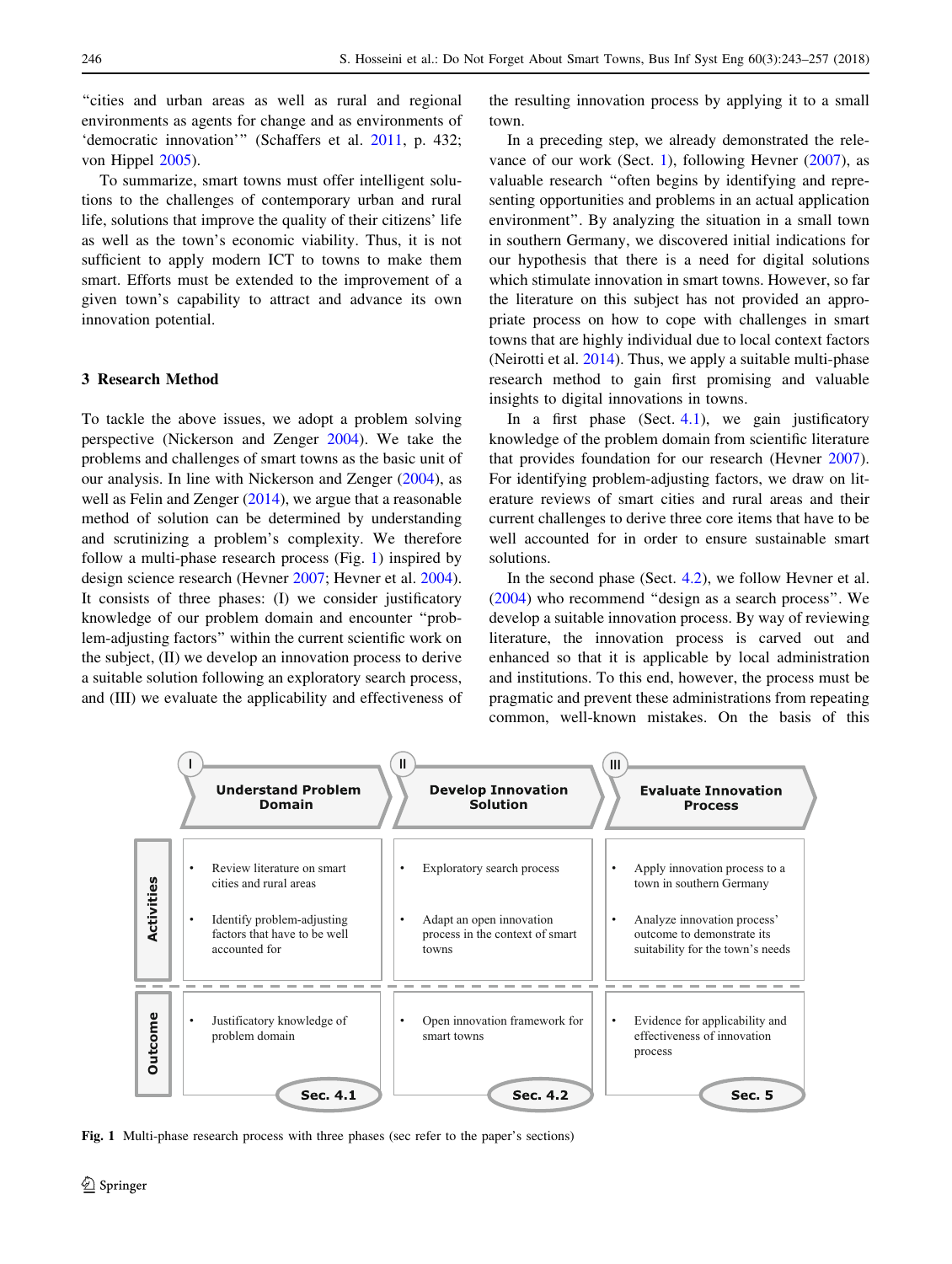<span id="page-4-0"></span>justificatory knowledge, we develop and refine our open innovation process. In doing so, we further discuss how to design an appropriate solution that enables digital innovation and contributes in transforming towns toward smart towns.

In the third and last research phase (Sect.  $5$ ), we demonstrate the applicability and effectiveness of our innovation process. Referring to Hevner et al. ([2004,](#page-14-0) p. 75), we argue that ''knowledge and understanding of a problem domain and its solution are achieved in the building and application of the designed artifact''. Since ''the goal of design science research is utility'' (Hevner et al. [2004,](#page-14-0) p. 80), our focus lies in demonstrating the applicability and utility of our artifact, i.e., the innovation process. Therefore, we evaluate our artifact in accordance with Venable et al. [\(2012](#page-14-0)) by use of a case study. What makes this evaluation suitable is the fact that the major risk is useroriented. After all, it is a vital goal that our process is beneficial in real situations (Venable et al. [2016](#page-14-0)). Since we have access to real users, a real problem, and a real system (Venable et al. [2012](#page-14-0)), we apply our innovation process prototypically to a small town and demonstrate its effectiveness in a real situation and for the benefit of heterogeneous groups of stakeholders.

#### 4 Solution Development

#### 4.1 Problem-Adjusting Factors

In the following, we elaborate on the main problems and challenges that need to be considered when implementing smart solutions in towns, among them mainly the importance of considering local context factors, ensuring local stakeholders' involvement as well as gathering solution information and identifying and aligning suitable ICT solutions. Research regarding (smart) towns in the digital age is yet in an early stage and rather immature as ''digital technology remains a niche topic in rural studies'' (Roberts et al. [2017,](#page-14-0) p. 372). Therefore we primarily infer from literature on smart cities which challenges occur when ensuring sustainable smart solutions, and why they become all the more relevant with respect to towns. This does not imply that these factors are of no importance in smart cities but rather that they may require higher attention in smart town settings.

# 4.1.1 An Accurate Understanding of the Challenges and Needs of Towns by Understanding Their Context

Smart solutions must begin with the town itself, not with the ''smart'' aspect, as they must be grounded in the real context of a town (Bélissent [2010](#page-13-0)). Cities and towns come in different shapes and sizes and thus reveal different innovation characteristics.

Research on smart cities posits that generic smart city concepts are so far not sensitive to the local context of a city (Zygiaris [2013\)](#page-14-0). Within an empirical analysis of 70 cities, Neirotti et al. ([2014\)](#page-14-0) investigate the role of various context variables (e.g., economic, urban, demographic, and geographical variables) and their impact on the development of a smart city. They reveal that the evolution of smart cities largely depends on its local context factors. Similarly, Barca et al. [\(2012](#page-13-0)) highlight the importance of more place-based approaches for regional development, rather than place-neutral approaches, meaning that context – in terms of social, cultural, and institutional characteristics – really matters. Therefore, smart cities should be analyzed from a contextualized interplay perspective (Nam and Pardo [2011](#page-14-0)). Cities require better guidance on how to best grasp relevant context factors, determine the most appropriate domains of actions, and subsequently define a suitable smart city strategy (Neirotti et al. [2014\)](#page-14-0). Other empirical studies have likewise shown that different types of cities and regions reveal different preconditions for innovation activities and processes. The specific strengths and weaknesses in terms of their economy and innovation potential, however, are all too often not taken into account sufficiently. There is no "one-size-fits-all" approach without consideration of the context (Tödtling and Trippl [2005](#page-14-0)). Certainly, gaining the right context knowledge and identifying the relevant needs are important first steps, but this alone is not sufficient. Smart cities have to be able to set smart priorities in terms of domains of actions, priorities that are in line with the city's overall development plan and innovative outlook (Zygiaris [2013](#page-14-0); Schaffers et al. [2011](#page-14-0)).

Hence, we argue that, while understanding the context of smart cities already constitutes a major challenge when implementing smart solutions, this becomes even more relevant and difficult when addressing smart towns. The digital development of smart towns by means of applied innovation depends, to a large extent, on its local context factors, e.g., economy, geographical variables, or density of population, and other specific impact factors (Neirotti et al. [2014](#page-14-0)). Towns therefore require stronger guidance on grasping relevant context factors and defining appropriate smart strategies.

# 4.1.2 Ensuring Stakeholders' Involvement and Establishing an Innovation Community

Cities and towns are entities that can be regarded as an overarching system of stakeholders (Bélissent [2010](#page-13-0)), while the ''citizens and communities are the human engine'' (Zygiaris [2013](#page-14-0), p. 221). Such entities must ensure the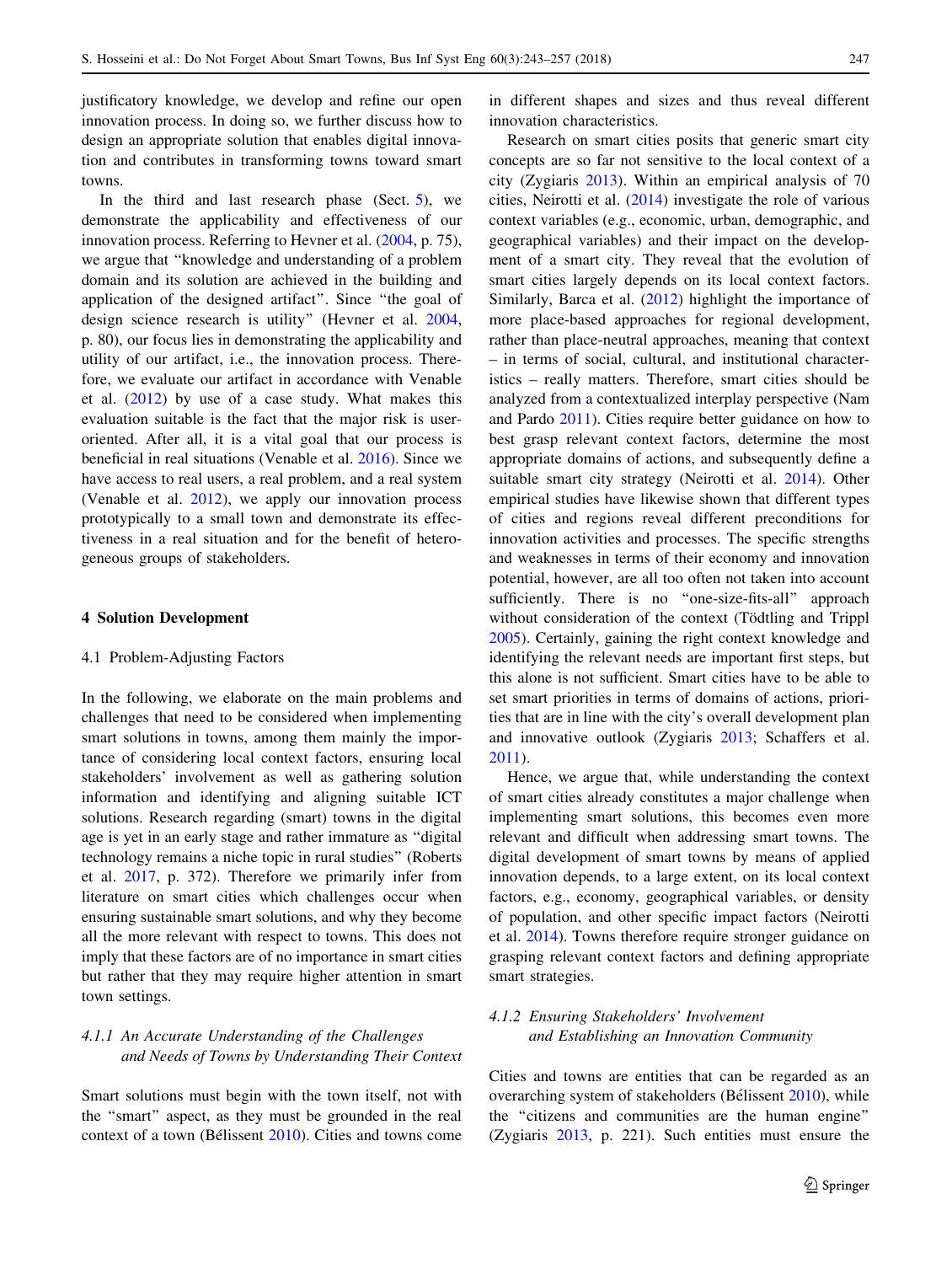ability to engage constructively with relevant local stakeholders, while also ensuring community participation (Zygiaris [2013](#page-14-0)). Within an innovation process it is important to understand roles and the dependencies of involved stakeholders as they constitute a critical factor in smart projects and smart city development (Pierce and Andersson [2017;](#page-14-0) Stahlbröst et al. [2015\)](#page-14-0). Furthermore, there is a clear need for leadership in terms of orchestrating and monitoring the entire innovation and smart city solution process (Zygiaris [2013](#page-14-0)). The existence of various stakeholders with competing interests can lead to cancellation of smart projects (Bélissent [2010](#page-13-0)). Cities, as well as towns, must therefore facilitate a smart vision in holistic terms – specific operations and processes within a city must be synchronized and aligned to its smart vision so as to meet the identified challenges in its given context (Zygiaris [2013\)](#page-14-0). Here, different aspects of collaboration need to be considered (Schaffers et al. [2011](#page-14-0)). On the one hand, an innovation process for coming up with smart solutions should allow an ''ongoing interaction between research, technology and applications development and validation and utilization in practice'' (Schaffers et al. [2011,](#page-14-0) p. 441). On the other hand, it is important to nurture a collaborative approach to foster an innovation ecosystem that is ''based on sustainable partnerships among the main stakeholders from business, research, policy and citizen groups'' (Schaffers et al. [2011,](#page-14-0) p. 443). Thus, an integrated approach that connects various facets of a given community becomes even more important (Nam and Pardo [2011](#page-14-0)). In order to prevent poor innovation results, it is of key importance to identify the relevant stakeholders and the right extent of their incorporation as well as how to establish meaningful collaborations between decisionmakers and other actors in smart initiatives (Pierce and Andersson [2017](#page-14-0); Tödtling and Trippl [2005\)](#page-14-0). Similarly, Barca et al. [\(2012](#page-13-0)) point out that policies should not only be place-based but also people-based, if it is the intention to foster innovative ideas through the interaction of endogenous and exogenous actors and thus to foster the improvement of regional development efforts.

In conclusion, neither a smart city nor a smart town should be considered solely as an object of innovation, but rather as an ''innovation ecosystem empowering the collective intelligence and co-creation capabilities of user/citizen communities'' (Schaffers et al. [2011](#page-14-0), p. 432). Active involvement from various domains is essential and should be ensured so as to achieve synergy effects (Nam and Pardo [2011\)](#page-14-0). However, with respect to stakeholder involvement, towns have an advantage over cities as they are characterized by smaller sizes, sparser populations, and more interlinked relations between citizens and communities. Respectively, cities with more complex structures, in terms of the number of different stakeholders (and their interdependencies) to be managed, might require different approaches to ensure the involvement of a plethora of relevant stakeholders (Nam and Pardo [2011\)](#page-14-0).

# 4.1.3 Gathering Solution Information and Identifying Smart Solutions

In general, any smart city concept depends on the correct and meaningful application of ICT and digital technologies to city life (Bélissent [2010](#page-13-0); Nam and Pardo [2011](#page-14-0)). The same applies for smart towns. Each technological innovation is an important means to such a smart entity, but not an end in itself (Nam and Pardo [2011](#page-14-0)). Once the context of the city or town with its individual characteristics, strengths, and weaknesses has been scrutinized and understood, the ''smart'' dimension becomes key to problem-solving and smart solutions. In this regard, digital technologies and IT infrastructures can be seen as important prerequisites, but, without acute engagement and collaboration of relevant stakeholders, there is no smartness (Nam and Pardo [2011](#page-14-0)). The common gap and mismatch between technology orientation and actual needs of cities constitutes a major challenge of smart cities (Schaffers et al. [2011\)](#page-14-0). Despite the diverse and individual challenges of cities, smart city solutions emerge rather from a vendor push than a city pull perspective (Bélissent [2010](#page-13-0)). Tech vendors are pushing their technologies into cities and the public sector, although ''for smart city initiatives to be sustainable opportunities, tech vendors must ground their strategies and solutions in the context of the cities and the systems within them'' (Bélissent  $2010$ , p. 20). The challenge, then, is to recognize the needs and underlying service provisions. Based on these opportunities, smart solutions of tech vendors have to be aligned with the overall goals and initiatives of smart cities (Bélissent [2010\)](#page-13-0). Nam and Pardo [\(2011](#page-14-0)) point out that smart cities can be regarded as a large organic system, which is to say that smart systems and solutions should not operate in isolation but rather as an ''organic whole – as a network, as a linked system'' in order to make the emerging systems smarter (Nam and Pardo [2011,](#page-14-0) p. 284). Sustainable smart initiatives call for smart ecosystems that illustrate a smart town as a large organic system. IT should thus facilitate the establishment of new types of innovative environments.

Hence, we argue that with a view to cities and towns, the pure application of scattered digital technologies and partially considered smart solutions does not suffice. Smart towns have to be able to evaluate and monitor the potential benefits of such partial solutions with regard to the bigger picture. The challenge is to assess smart ideas and technologies and to understand which ideas may prove to be most effective in terms of fulfilling the needs of citizens, users or other stakeholders. A smart policy, then, must be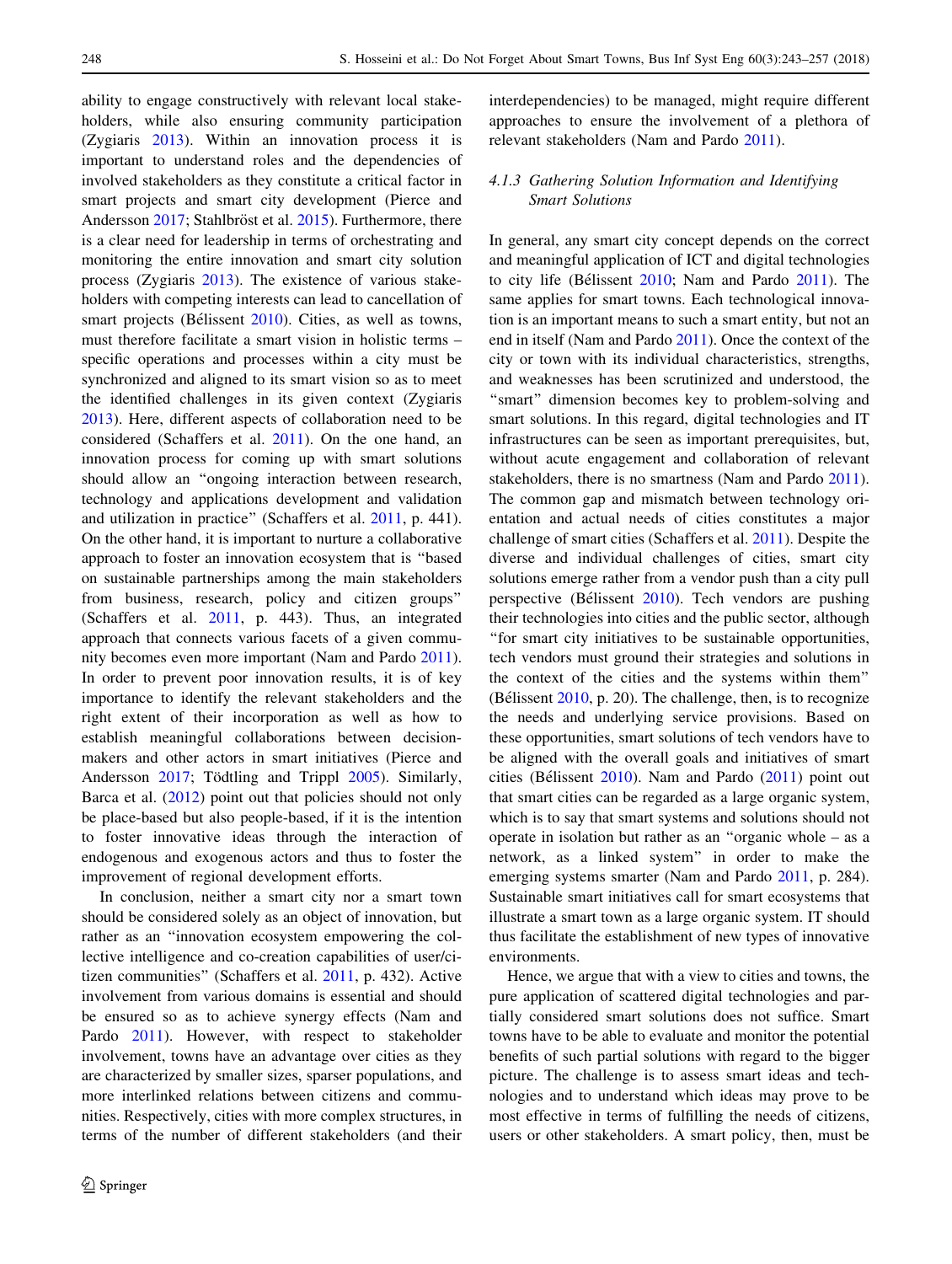<span id="page-6-0"></span>designed to provide decision support and reduce uncertainties (Anttiroiko et al. [2014](#page-13-0)). The use of smart solutions can provide manifold opportunities for business models by fostering the exchange and connectedness of many participants and stakeholders (Schaffers et al. [2011](#page-14-0)). However, as the extent of participants and stakeholders in towns, when compared to cities, is generally more restricted, towns are at disadvantage with respect to economies of scale and when making business cases for digital solutions - may it be to citizens, the local government, or local businesses. This problem gets aggravated as towns are confronted with generally low research and development levels making it harder to establish and push smart solutions (Tödtling and Trippl  $2005$ ). As rural literature so far takes a strong agricultural focus with respect to digital technologies – although there is promising potential from an overall community and business perspective in towns – this constitutes a major challenge to overcome (Roberts et al. [2017\)](#page-14-0).

### 4.2 Innovation Process

In the following, we will elaborate on how an innovation process can be designed in order to better leverage the potential of digitalization in smart towns. We thereby include literature on smart cities and transfer findings to towns where reasonable. We draw on the three aforementioned problem-adjusting factors: considering local context factors, ensuring local stakeholders' involvement as well as gathering solution information, and identifying smart solutions. We show how elements from the open innovation paradigm can bring these factors together and provide a suitable solution for smart towns.

# 4.2.1 Open Innovation in the Context of Smart Towns

Open innovation is an innovation approach that has its origins in industrial innovation management and has become an essential paradigm of innovation management at large. The term ''open innovation'' was coined by Chesbrough ([2006,](#page-13-0) p. 2) and defined as ''the use of purposive inflows and outflows of knowledge to accelerate internal innovation, and expand the market for external use of innovation, respectively''. As opposed to traditional innovation management, which has a strong in-house focus, companies that favor open innovation can tap into external sources of ideas to develop new innovative products and services (King and Lakhani [2013](#page-14-0)). To gain a better understanding of how multifaceted open innovation truly is, Enkel et al. [\(2009](#page-13-0)) has deconstructed open innovation into three categories: the outside-in, inside-out, and coupled process.

The outside-in process refers to the use of external knowledge to obtain new sources for innovative ideas. Different innovation practices – such as the integration of customers, customer communities, research institutions, or suppliers – can be applied here in order to increase a company's innovativeness (Chesbrough et al. [2006\)](#page-13-0). In contrast, the inside-out process of open innovation denotes the external exploitation of a company's unused or underused technologies and ideas, e.g., by leveraging these in new markets (cross-industry innovation) (Enkel et al. [2009](#page-13-0); Enkel and Heil [2014](#page-13-0)). The third process, known as the coupled process, comprises collaborative and co-creative activities among different stakeholders and innovation parties in order to jointly leverage innovation, e.g., by the means of collaborative networks or innovation communities (Enkel et al. [2009;](#page-13-0) West and Bogers [2014](#page-14-0)). The core processes represent different elements of an open innovation strategy that can vary depending on the concerns of each company.

We argue that, similar to organizations which have to pursue a more open strategy to utilize innovation communities and ecosystems for achieving competitive advantage (Chesbrough and Appleyard [2007](#page-13-0); Rohrbeck et al. [2009\)](#page-14-0), smart towns should likewise follow a new and more open approach to increase innovativeness and bring digital innovation to their stakeholders. There have been first attempts to apply the concept of open innovation to the public sector and smart city research (Hilgers and Ihl [2010](#page-14-0); Paskaleva [2011](#page-14-0); Schaffers et al. [2011](#page-14-0)). We draw on the seminal work of Enkel et al. ([2009\)](#page-13-0) and focus on the different types of open innovation, namely the coupled, outside-in, and the inside-out process. By doing so we aim to better understand and examine how the different elements of open innovation could be used as a means of increasing innovativeness and to provide guidance when identifying digital innovations in the context of smart towns.

#### 4.2.2 Coupled Process

When it comes to industrial innovation management, it is crucial that a company is able to select suitable innovation partners with the maximum potential to (co-) create value (Emden et al. [2006\)](#page-13-0). The same applies for smart towns. Whereas companies must be able to develop a specific partner relationship in which they can carefully select external innovation partners in possession of the relevant knowledge (Hosseini et al. [2017\)](#page-14-0), towns have to be able to constructively engage with relevant local stakeholders and ensure community participation (Zygiaris [2013\)](#page-14-0). To jointly leverage innovation, it is essential that towns develop a collaborative approach towards an innovation ecosystem based on sustainable partnerships among relevant stake-holders (Schaffers et al. [2011](#page-14-0)). Here, the coupled process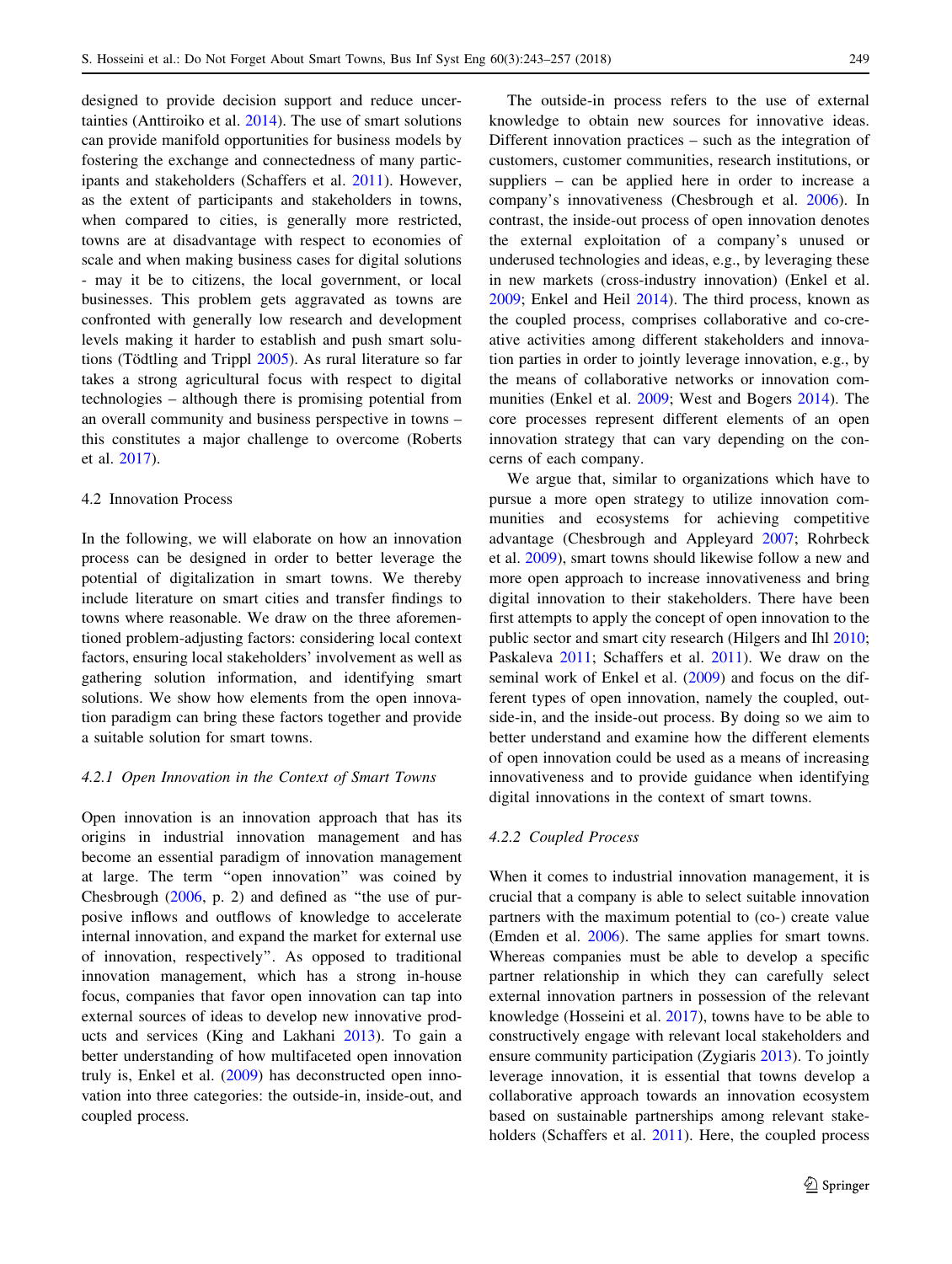of open innovation can help to provide an integrated approach and facilitate connectedness as well as knowledge exchange within communities (Nam and Pardo [2011](#page-14-0)). Smart towns should involve citizens and other local stakeholders as valuable input sources and innovation actors in order to understand the town's unique context and needs, and to subsequently evaluate and derive smart solutions and strategies. As elaborated in Sect. [4.1,](#page-4-0) it is of vital importance that smart towns ensure the stakeholders' involvement and the establishment of an innovation community. By ensuring active involvement from various domains of the town, the coupled process can allow the town to act as an overarching system of stakeholders and achieve essential synergy effects among these (Nam and Pardo [2011](#page-14-0); Bélissent [2010\)](#page-13-0). By integrating relevant stakeholders into the innovation process, this generally allows them to consider people's (tacit) knowledge regarding need information (Haller et al. [2011](#page-14-0); von Hippel [2005\)](#page-14-0). In this context, such need information may refer to all types of information regarding preferences, wishes or satisfaction factors of a town's stakeholders.

#### 4.2.3 Outside-in Process

The outside-in process of open innovation generally creates an opportunity to generate and identify external ideas and technologies that might lead to increased innovativeness. Just as companies require open innovation decision-making capabilities and clearly defined roles and responsibilities in order to ensure well-defined procedures in the compilation of open innovation teams (Hosseini et al. [2017\)](#page-14-0), smart towns require similar capabilities. Such measures can prevent the so called 'absorptive capacity problem' (the notion that there are so many ideas that one struggles to manage and select between them) and 'attention allocation problem' (the problem that ideas are not seriously taken into account or considered for implementation due to a surfeit of ideas) (Laursen and Salter [2006;](#page-14-0) Hosseini et al. [2017\)](#page-14-0). In smart towns, there is an equivalent requirement for leadership in terms of orchestrating and monitoring the open innovation and smart solution process (Zygiaris [2013\)](#page-14-0). King and Lakhani [\(2013](#page-14-0)) demonstrate how open innovation can be used for both generating and identifying well-suited ideas. By doing so, a smart town can seize valuable solution information which describes (technological) possibilities of how to best address the respective 'customer' needs in an effective and efficient manner and thus reduce failure rates and uncertainties (Haller et al. [2011;](#page-14-0) von Hippel [2005\)](#page-14-0). Therefore, the outside-in process of open innovation can serve a smart town in identifying smart solutions and indicating how these solutions need to be aligned with the special requirements of a given town as established by way of the coupled process. By then combining these two elements, smart towns can prevent the common gap between the applied technologies on the one side and the actual needs of towns on the other side. After all, sustainable smart solutions should not emerge from a pure vendor push but rather from a pull perspective driven by the actual needs and requirements of the given city or town (Bélissent [2010\)](#page-13-0).

# 4.2.4 Inside-out Process

The inside-out process of open innovation stems from – and has primarily been applied to – more basic researchdriven companies such as IBM that try to transfer ideas to the market or sell and license knowledge and technology to the external environment (Enkel et al. [2009\)](#page-13-0). In this sense, open innovation can be used to extend the market for external use of innovation (Chesbrough [2006](#page-13-0)). More and more companies are trying to improve their innovation performance and enter into new business fields by engaging in open innovation ecosystems. From a company perspective, an innovation ecosystem should be enlarged by including decentralized business units and other external stakeholders from various fields to increase overall innovativeness (Rohrbeck et al. [2009\)](#page-14-0). When this rationale is applied to smart towns, the question arises how they can ensure market expansion and make better use of it for innovation. Efforts must be extended to the improvement of a given town's capability to attract and advance its own innovation potential. It is substantial for local stakeholders who want to bring digital innovation to towns, such as local administrations, to have profound knowledge about ICT solutions. The town itself does not necessarily have to be the initiator of all the innovations, but can provide a general set-up that serves as the basis for further external innovation – a notion which is in line with Schaffers et al. [\(2011](#page-14-0)) calling on local administrations and governments of rural and regional environments to provide environments for more democratic innovation. Still, it is a matter of common knowledge that at the same time there is a lack of clear understanding on the potential of digital technologies and solution information in towns and rural areas.

4.2.4.1 Innovation Process Artifact Referring to Hevner et al. ([2004\)](#page-14-0), the innovation process depicted in Fig. [2](#page-8-0) constitutes our overall artifact. By drawing on primarily two research streams, namely smart city/town and open innovation, challenges and needs are identified from the first (Sect. [4.1\)](#page-4-0), solutions how to address them from the latter (Sect. [4.2](#page-6-0)). In correspondence to Hevner et al. [\(2004](#page-14-0)), the problem-adjusting factors are means to identify the ''towns' needs'' (equivalent to ''business needs'' in a corporate context). The problem-adjusting factors are derived from literature and serve as input elements that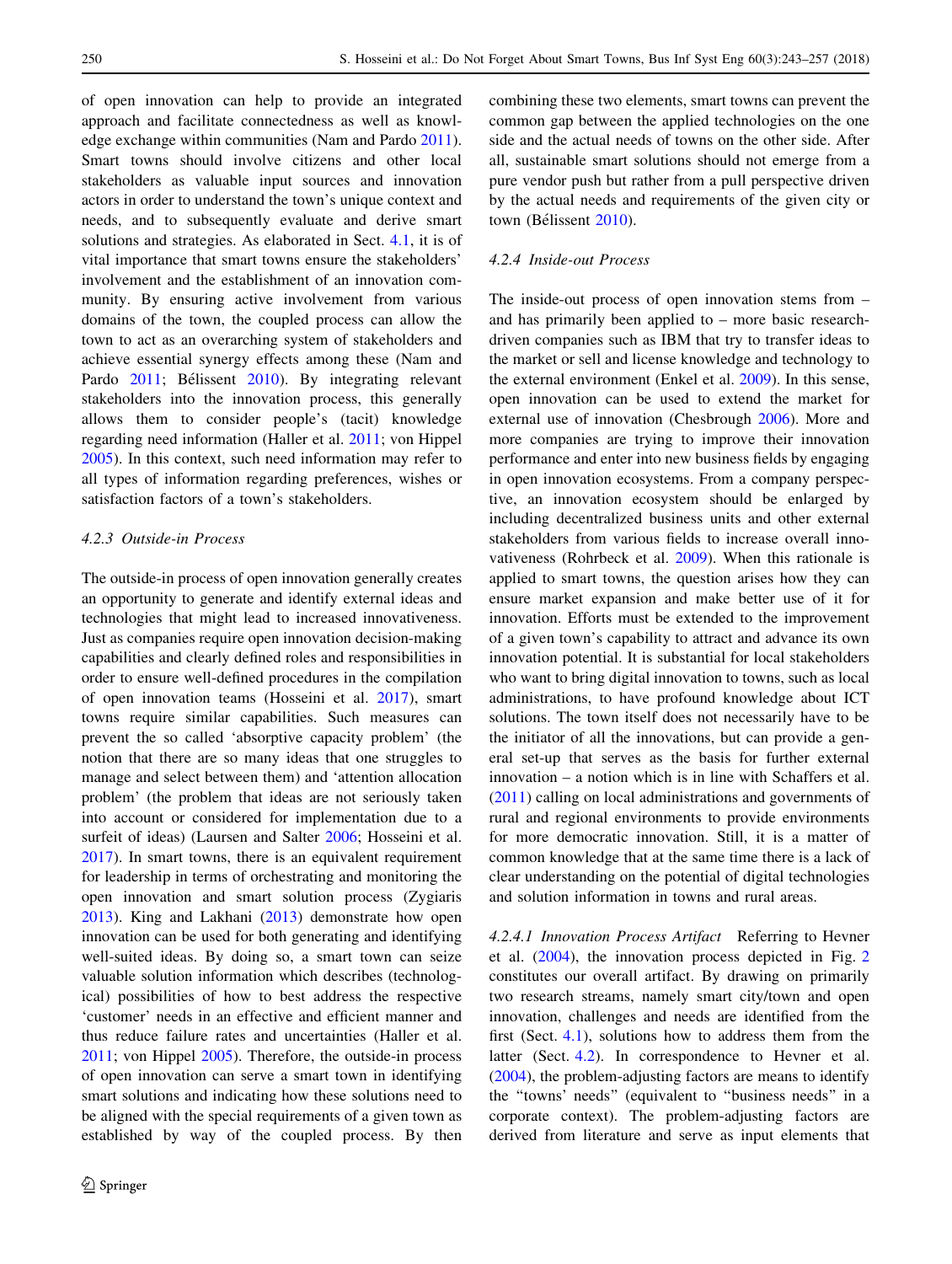<span id="page-8-0"></span>

Fig. 2 Innovation process artifact

need to be specified when applying the innovation process in order to identify relevant smart solutions for towns. We also draw on open innovation as our knowledge base to apply and transfer within the context of smart towns. In particular, the outside-in, coupled, and inside-out process of open innovation can be leveraged to address and ''operationalize'' the problem-adjusting factors.

# 5 Evaluation

To evaluate the proposed open innovation process, while demonstrating its applicability and effectiveness in a real world context, we conduct an exemplary case study (Venable et al. [2012](#page-14-0)). A case study methodology fits our declared goal of creating a process that is beneficial in real situations and is especially suitable as the major risk is user-oriented (Venable et al. [2016\)](#page-14-0). Furthermore, we have access to real users, a real problem, and a real system (Venable et al. [2012\)](#page-14-0), which is to say we have a valuable opportunity to assess our process under real world conditions.

# 5.1 Case Setting

We apply the innovation process to a small town in southern Germany, a town mainly characterized by its strong dependency on tourism. The case study was conducted in the context of a research project within the scope of a national funded research initiative regarding future/ smart cities and towns. The case study lasted for 9 months. Afterwards the results of the research project and innovation process were evaluated by an independent expert committee on behalf of the federal ministry of education and research to decide whether the research project should be funded in a second phase to support the town at hand in its transformation towards ''smartness'' in the digital age.

While the number of inhabitants only amounts to about 5000 people, the town can record up to a million accommodations per year. Tourism is accountable for about 80% of the town's full value creation and the sector offers about 1500 jobs. According to the DEGURBA used by the statistical office of the European Union, the town can be characterized as a rural area with thinly populated areas (Eurostat [2017\)](#page-13-0) having a strong focus on agriculture and tourism. The town's demographic structure, therefore, is left skewed (Fig. [3\)](#page-9-0). That is, about 45% of the residents are 50 years or older (Bayerisches Landesamt für Statistik [2015](#page-13-0)).

# 5.2 Role of the Researchers

During the case study, we as the authors of this article, guided and facilitated the process scientifically to guarantee a course of action compliant with the proposed innovation process in Sect. [4.2](#page-6-0). That is, as depicted in Fig. 2, to assist identifying the town's needs with the help of the problem-adjusting factors by drawing on the different open innovation elements. Alongside the coupled, outside-in, and inside-out process several workshops were held. Within the workshops both individual and (cross-functional) group interviews were conducted to discuss the town's (interim) results and problem-adjusting factors. The group interviews were attended by at least one researcher and enabled to consult with different domain experts, citizens, and tourists. These group interviews provided opportunities for interaction and the development of ideas based on the domain experts' expertise and the other respondents' comments. The researchers' role was not to operate or dominate the workshops content-wise but rather to facilitate and ensure that the open innovation elements and innovation process were conducted correctly and all stakeholders participated in the process.

#### 5.3 Coupled Process

As proposed by the innovation process, the first step for successful innovation in smart towns is to understand the specific context of the town in question. It is elementary to engage with relevant stakeholders and ensure communities' participation. In order to achieve connectedness and foster knowledge exchange within the community, we set up an expert panel containing representatives of the community's different sectors. Overall, the expert panel consisted of 12 persons. We aimed to cover diverse roles and responsibilities that are central to the town at hand. When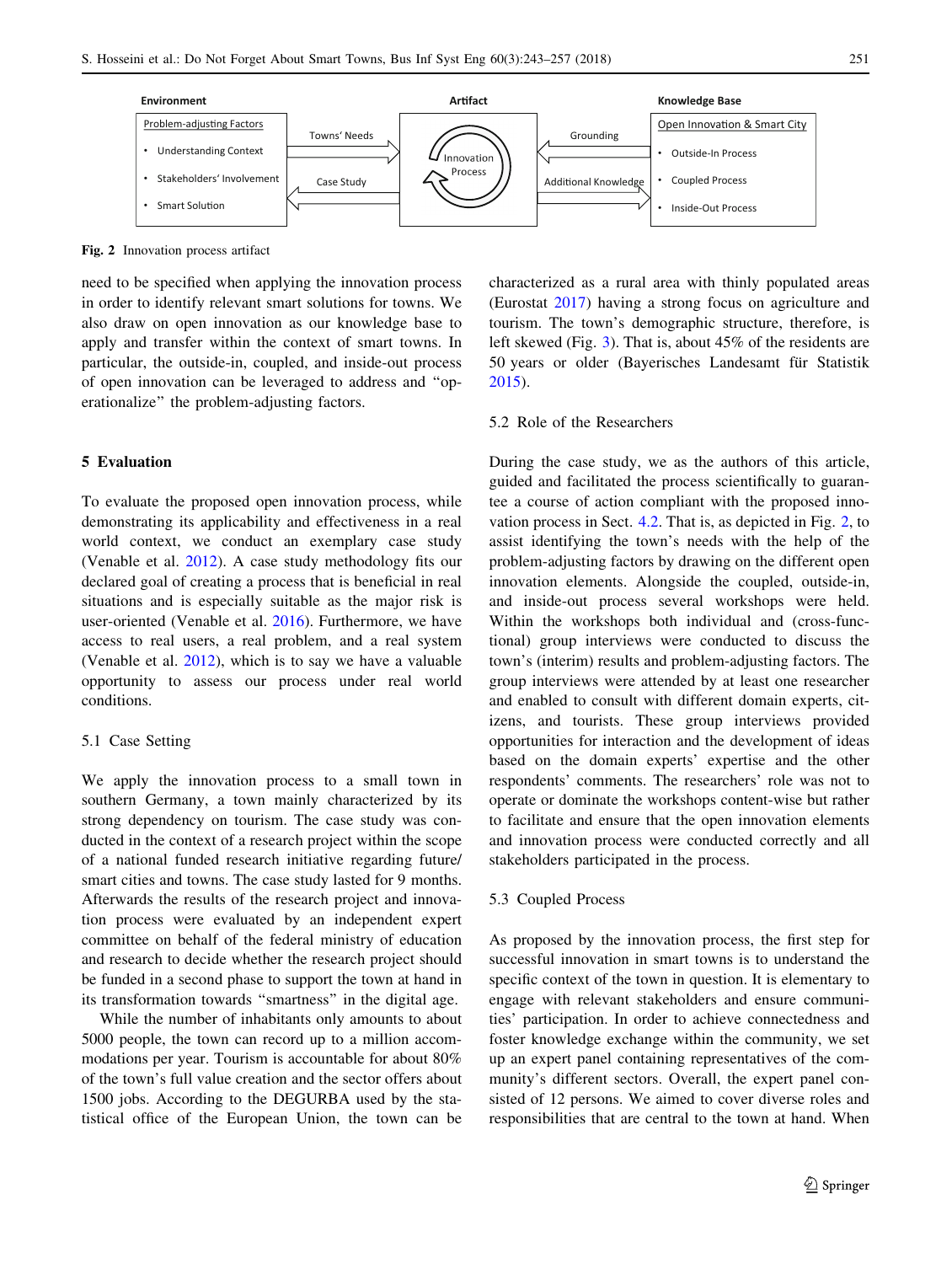<span id="page-9-0"></span>

Participants' Gender





Fig. 3 Participant's characteristics and demographic structure of the town (Bayerisches Landesamt für Statistik [2015](#page-13-0))

considering the composition of the expert panel, we took two aspects into consideration: On the one hand, we consulted literature regarding challenges and action fields that are unique to the context of towns (with a touristic focus) (Bundesministerium für Wirtschaft und Energie [2013](#page-13-0)), and on the other hand, we discussed the respective results and the composition of an expert panel with the town's second mayor and tourism director – under the assumption that they can best pre-assess, which roles and responsibilities to cover for the pre-identified challenges and action fields. Supplementary, the authors were also part of the expert panel to ensure scientific rigor throughout the innovation process. In particular, the expert panel consisted of the second mayor of the town, a councilman, the head of IT administration, the tourism director, the digital online manager, representatives of the food, retail and electricity industry and of the hotel business, as well as consultants who have long-term project experience with the town, and two researchers.

In doing so, we enabled the town to act as an overarching system of stakeholders and to achieve essential synergy effects attributed to the heterogeneous knowledge. This allows to consider people's tacit knowledge regarding need information. By following the lead user approach (von Hippel [1986\)](#page-14-0) and involving lead users in an early phase of innovation projects, better results in cross-functional (innovation) teams can be achieved (Lüthje and Herstatt [2004\)](#page-14-0). As lead users are highly characterized by expertise in their subject area and motivated to make substantial contributions to the development of an inno-vation (Lüthje and Herstatt [2004\)](#page-14-0), two decisive factors should be taken into account for the selection of the expert panel's members. First, they have to be well accepted and valued for their expertise within their own occupational group. Second, they must have a high affinity to digital technologies, creativity, or at least an openness to new solutions. The right selection of panel members plays a crucial role for successful innovations, as creative innovators are of key importance to smart towns (Nam and Pardo [2011\)](#page-14-0).

To guarantee that intended innovations are in line with the overall plan for the town, the second mayor of the town was also part of the expert panel (Schaffers et al. [2011](#page-14-0); Zygiaris [2013\)](#page-14-0). This way, the expert panel can ensure that priorities within the innovation process fit the need information regarding preferences, wishes or satisfaction factors of the exemplary town. The strong integration of and exchanges with the expert panel guarantee a better fit of the results regarding their advantageousness and feasibility within the town's context.

To obtain need information and to move from assumption to analysis and a better understanding of the town's individual demand, a citizen survey was developed. Subsequently, the members of the panel were responsible to ensure participation of respective members of sectors and residents in order to receive representative results. In order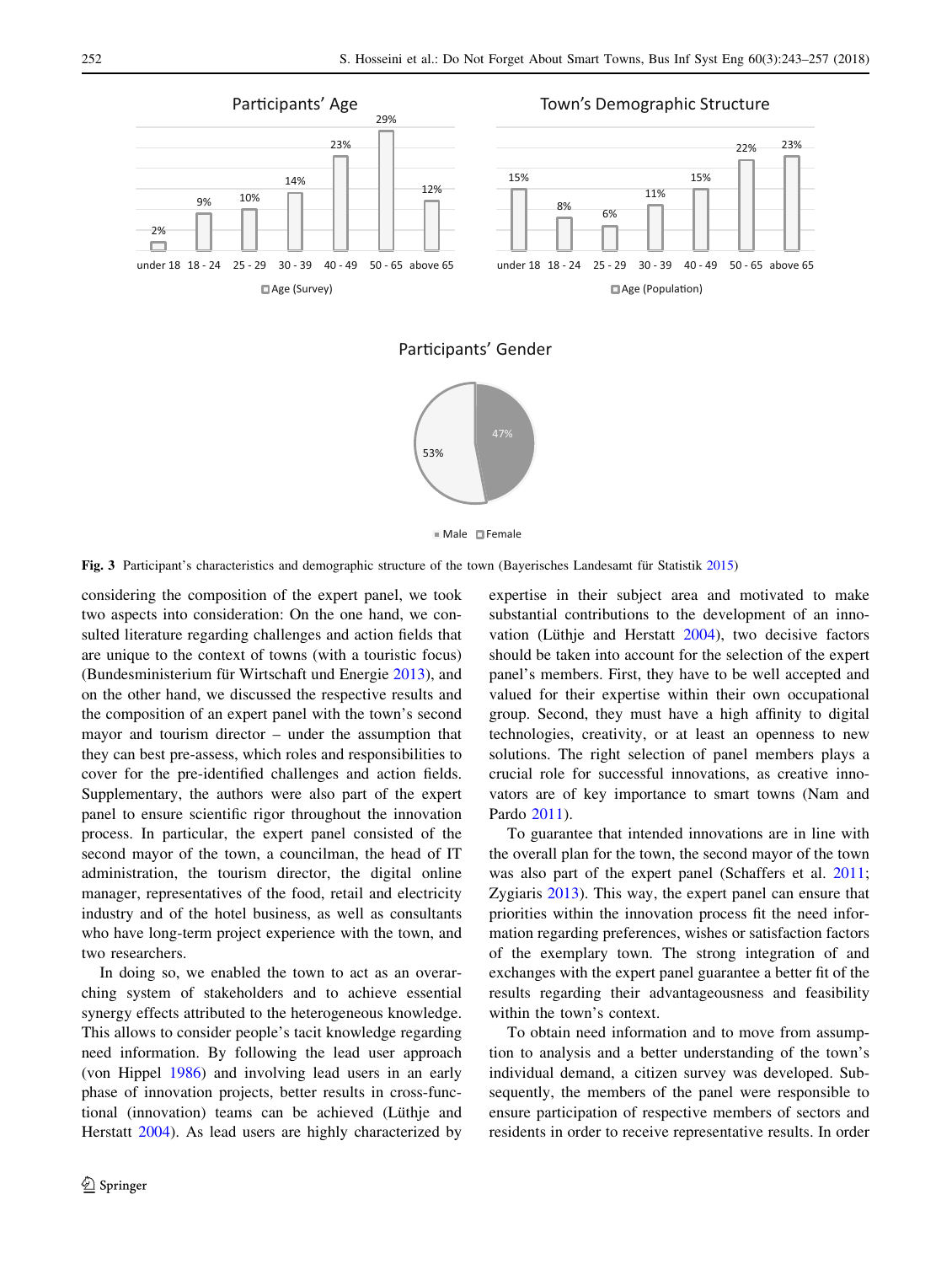to correctly classify the town's challenges, several context variables were incorporated into the survey. The researchers designed the survey as a questionnaire which contains questions regarding the satisfaction with the town's status quo in different domains of life and retrieves some socio-demographic information (Neirotti et al. [2014](#page-14-0)). To ensure the coverage of relevant domains of life, insights from different studies on the individual demands and characteristics of rural areas were combined (Schlechtriem et al. [2013;](#page-14-0) Bundesministerium für Wirtschaft und Energie [2013\)](#page-13-0). The questionnaire was discussed within the expert panel. Feedback was incorporated that helped to further refine the questionnaire to suffice the town's specific context. Here, again, the expert panel provided inside knowledge to further specify the town's individual demands.

As a result, the questionnaire drew on a list of 18 different domains (e.g., mobility, energy supply, quality and quantity of available goods in town, educational offering). Further questions related to the domains in most urgent need of change and the potential of digital technologies to support such change. This is done to pre-evaluate potential fields of action. The questionnaire also recorded the participants' expertise in using digital technologies, so as to evaluate their capabilities to predict starting points for digital solutions. A 5-point Likert-Scale (with 5 denoting the best and 1 the worst degree of agreement with the respective question) is applied to enable a quantitative overall estimation of the status quo and the opportunities for improvement for each domain of life. Additional open questions allowed for a deeper understanding and explanation of the individual demand.

With the assistance of the expert panel, the survey was distributed to ensure wide-spread participation from all walks of local life (from citizens, butchers, bakers, and business people to visitors and tourists) and different ages to account for the town's characteristics. More than 200 participants ( $n = 212$ ) replied to this survey. 41% of participants are older than 50 years, 56% are between 18 and 49, and 2% are younger than 18 (Fig. [3](#page-9-0)). Apart from the boundary values (under 18 and above 65), the results were in line with the town's population at large and helped to prioritize the most urgent domains for change (Fig. [3\)](#page-9-0).

When it comes to the satisfaction of the participants with the status quo within the different domains of life, it was highest with regard to inner-town security (mean 4.59), the safety precautions in the nearby mountains (mean 4.45) and the tourist information offerings (mean 4.12). Lowest satisfaction was stated with a view to educational offerings (mean 3.13), entertainment offers (mean 3.23) and the available variety of goods in town (mean 3.30). The biggest potential – from a quantitative perspective – for change using digital technology was seen within the domains of leisure time (mean 3.49), educational offerings (mean 3.47), and mobility (mean 3.45).

Complementary to the survey, several citizen workshops were conducted to discuss and understand the key issues raised in the questionnaire. Within the expert panel we realized that it was quite difficult for the participants to understand the impact digital technologies might contribute to different domains of life. Subsequently, we decided to conduct additional workshops to gain a common understanding and to elaborate on the potential of digitalization. Those workshops were open for all stakeholders, and again the inclusion of the expert panel ensured the participation of at least one person from every stakeholder group. Within our workshops we conducted both individual and (crossfunctional) group interviews to discuss our (interim) results. The group interviews allowed for consultation with different domain experts, citizens, and tourists. These group interviews provided opportunities for interaction and the development of ideas based on the results of the citizen survey. All group interviews consisted basically of two parts: The first part addressed the results from the citizen survey that had been prepared and presented by the researchers; in the second part the interviewees discussed the as-is status of the town in order to discuss and derive reasonable implications based on their expertise, research, and expectation about future developments. As a result, strengthening the local retailers was stressed as the domain of upmost importance.

# 5.4 Outside-in Process

Within the outside-in process of open innovation, we generated and identified external ideas and technologies to increase innovativeness and identify smart solutions for the town. With the specific needs and challenges as well as the regional and economical background of the town in mind, an innovation contest was set up subsequently. The aim of the innovation contest was to gather solution information on how digital technologies can contribute to improve the situation and overcome the town's specific problems. This contest, too, was open to all groups of the community, which ensured that innovative ideas are applicable to the town and improve its ways of dealing with specific challenges. To this end, we provided a form to be filled out with any innovative ideas and handed in either online or offline. The form consisted of two main sections. The first section provided the opportunity to write down the innovative idea, including an extensive description. In the second section, participants were asked to classify their idea according to the domains of life – analogue to the ones from the citizen survey – it supposedly affects. The expert panel orchestrated and monitored the outside-in process, trying to prevent the ''absorptive capacity problem'' and ''attention allocation problem''. On completion of the innovation contest, the expert panel examined the submitted ideas and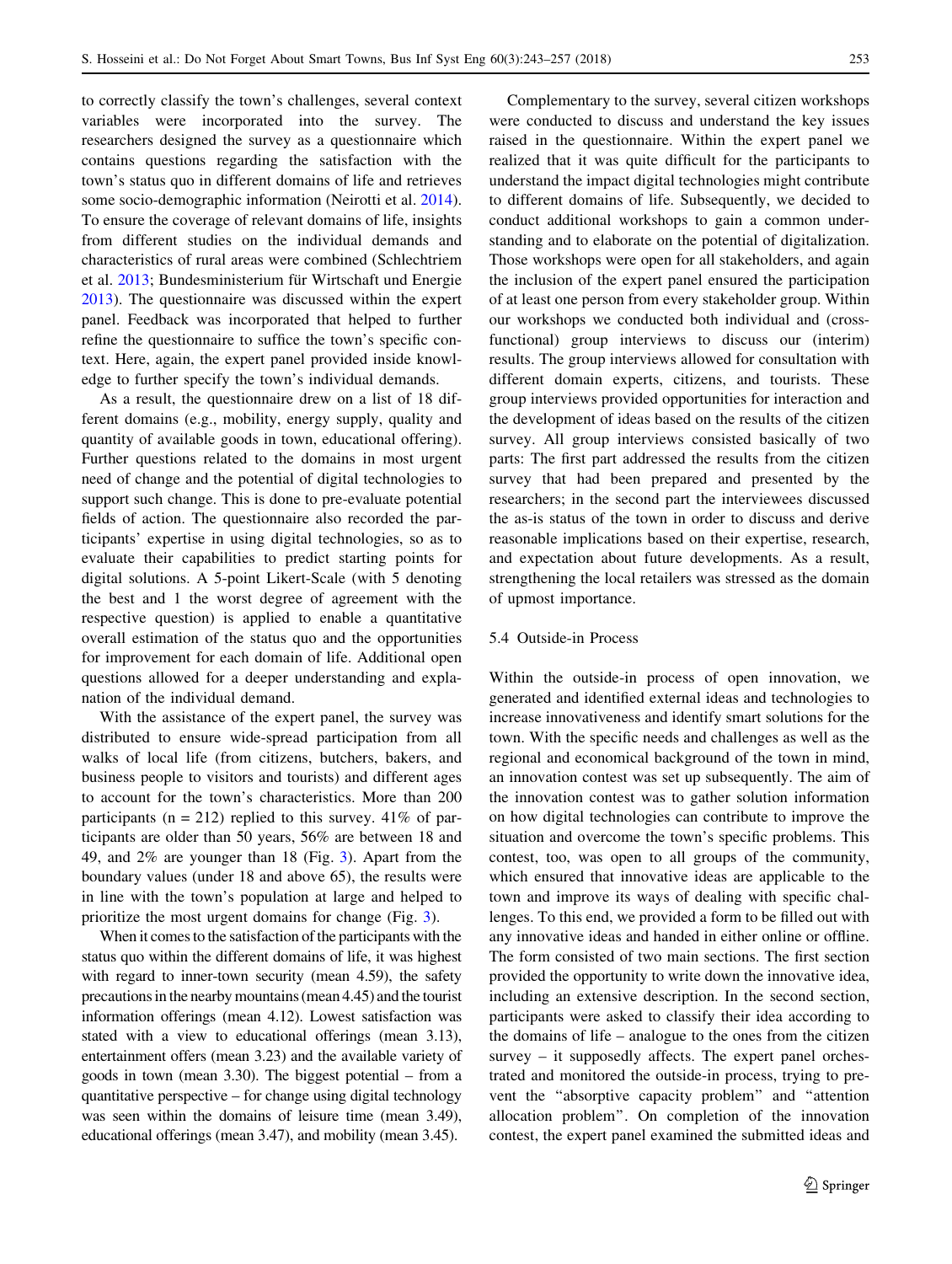condensed similar ones. Then, the expert panel classified and prioritized the ideas in accordance with which domain of life are affected by each idea. The evaluation of the citizen survey served as basis for evaluating each single idea regarding its relevance. As a result of this consolidation and classification, 27 ideas constituted the basis for another workshop with citizens and tourists of the town (see Fig. A-1, Appendix; available online via springerlink.com). In order to produce a consensual and broadly accepted innovation plan, we formed a synthesis of need information and solution information together. The results of all parts – citizen survey, workshops, and innovation contest – were extensively discussed with citizens, tourists, and the expert panel. After all, the communication and collaboration between the different sectors of the community was of utmost importance to guarantee customized solutions and thus avoid ''poor innovation results''. By drawing on the local knowledge of the expert panel including the town's second mayor, we produced an innovation roadmap that fits the town's overall plan.

Specifically, this final workshop considered four domains for improvement of particular importance: first, ''improvement of educational and entertainment offers'', second, "improvement of mobility offers and barrier liberty", third, ''strengthening of tourism'', and fourth, ''support of local agricultural products and retail stores''. In this regard, we matched these overarching action fields with the innovative ideas of the innovation contest. It turned out that many participants have come up with their ideas in the contest with hope of making a positive impact on these four fields of action. An online marketplace for regional agricultural products, for instance, could expand and ensure a more solid customer base to increase sales volume. Furthermore, a breakfast delivery service for bread and sausages that offers the option to order online would enhance the offer of butchers and bakers. Digital terminals built in the town allow for better advertisement of cultural events and thus improve the perception of entertainment offers. Another idea raised in the competition was a smartphone app that guides tourists to available accommodations in line with their individual preferences. Several further ideas promised improvement in one or another action field.

These ideas are admittedly no ground-breaking innovation ideas. However, it is important to take into account the initial situation within the small town. The introduction of such digital solutions is a considerable improvement regarding the starting point and local background of the town. The main challenge is rather how to holistically approach and put the ideas into practice, as the effort required to implement all of those ideas separately would be massive. In this regard, the expert panel agreed that a fundamental ecosystem is missing to enable the identified smart solutions.

# 5.5 Inside-out Process

The inside-out process of open innovation can help to extend the market for external use of innovation. The results from the coupled and outside-in process have revealed several solutions to meet the specific challenges of the town. However, the realization of each idea in an isolated manner would not be a sustainable approach. Scale effects of an ecosystem would remain unused, and tourists and citizens would have to use a bunch of different applications which is not customer-oriented and does not satisfy the users. Hence, efforts must be extended to the improvement of the town's capability to attract and advance its own innovation potential. A solution is required that can address the most promising ideas in an integrated fashion and at the same time extend the town's environment for further innovation. In this regard, a smart (ISenabled) innovation ecosystem can provide assistance as it can ensure basic digital infrastructure and allow for new types of innovative environments. It can empower co-creation capabilities of user, citizen communities and encourage other business entities to develop complements (Ceccagnoli et al. [2012;](#page-13-0) Schaffers et al. [2011](#page-14-0)). The town can create a fertile ecosystem, so that third party producers (e.g., companies, local stakeholders) can develop complements. The ecosystem approach can enable the town to arrive at a comprising solution, rather than multiple isolated smart solutions, which satisfies its challenges and needs.

An IS-enabled innovation ecosystem approach was discussed as a well-suited solution for the town. A retail expert of the town highlighted that customers often suffer from an information gap regarding the local town offers to meet their individual demand and therefore stated that ''[…] a holistic solution must make it possible for customers to easily retrieve all the information required so that they are less likely at risk of being driven away to shops in neighboring cities. We do have many offers that customers need but they are simply unaware of them''. As a result, the concept of an IS-enabled innovation ecosystem includes digital infrastructure, well-established standards, guaranteed data interoperability, open interfaces for ecosystem participants, and privacy by design concepts. Furthermore, it provides a multi-channel user interface (e.g., terminals, website, mobile app), which is highly customizable and enables various use-cases for tourists, citizens, administrations, and local companies. New business models can emerge from the interplay between different ecosystem actors such as local hotels, citizens, tourists, and farmers. The tourism director of the town emphasized these findings since "[...] no citizen or tourist is nowadays willing to research separated applications or websites to get an overview of the town's sights, leisure opportunities, shops,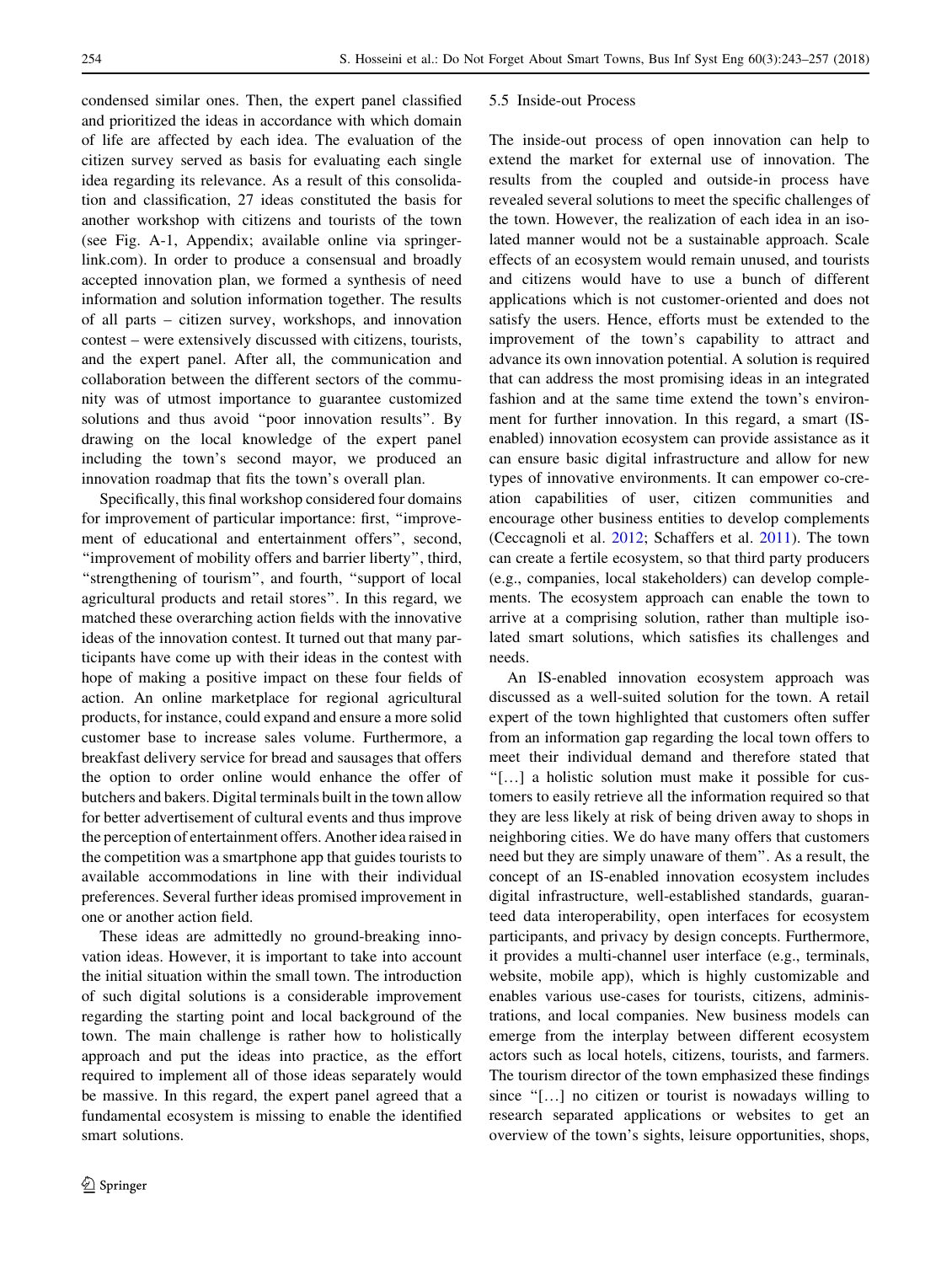<span id="page-12-0"></span>restaurants and accommodations, instead we need one comprising solution that operates like an ecosystem which can be easily extended by new functionalities and offers''. Within the expert panel as well as in further citizen workshops, the innovation ecosystem was evaluated positively by all participants and deemed to have been a great help in developing a concept for the town's customized digital solution to its specific demands. For instance, the second mayor saw the solution as particularly promising as ''[…] the town center is on the brink of extinction since more and more shops are closing and the situation for local shops downtown is becoming worse and worse.'', and new business models enabled by the ecosystem can increase the citizens' and tourists' willingness to buy and therefore the local economic growth.

As the research project was conducted within the scope of a nationally funded research initiative regarding smart cities and towns, the innovation process and results were likewise evaluated by an independent committee (experts with respect to the topic at hand) on behalf of the federal ministry of education and research to decide whether the research project should be funded in a second phase to further conceptualize and operationalize the presented results. Within the evaluation process, the federal ministry of education and research has put not only great emphasis on the achieved results from the town's perspective but also on the generalizability, transferability, and relevance of the results with respect to other towns in Germany. As the research project has received further funding to further operationalize the results, we are confident that the innovation process provides promising insights towards a digital solution. First steps towards this holistic concept have already been implemented within the town.

To conclude, the prototypical application of our innovation process in a small town in southern Germany demonstrates its applicability as well as its effectiveness. We demonstrate how the coupled, outside-in, and insideout process of open innovation can be used to bring digital innovation to towns. Furthermore, the concept of an ISenabled innovation ecosystem illustrates the overall performance of our innovation process for the given town.

# 6 Discussion and Conclusion

It is not sufficient to simply consider the impact of digitalization regarding smart cities, as recent literature has done. Rather, it is crucial to bring intelligent solutions to smart towns that improve the quality of their citizens' lives. However, it is also not enough to apply modern ICT to towns to make them smart. It is thus a major challenge to bring innovation capabilities to towns in order to make use of their digital potential. As illustrated, known solutions for smart cities will not necessarily suit towns, since they have highly individual characteristics and require a specific innovation process to handle various challenges and specific needs. Hence, an innovation process must take into account local context, local stakeholders, and smart solutions as problem-adjusting factors. Smart towns can use an open innovation approach to identify suitable solutions. To demonstrate this, we applied our innovation process to a small town in southern Germany. Results indicate its applicability and effectiveness for the small town and include interesting lessons learned for towns in general. While we exploratory investigated the problem domain, we came across reservations and acceptance hurdles. From this we deduce the need for academic guidance in the field of smart innovations for smart towns. For instance, the town at hand with a strong touristic focus is highly contextsensitive which confirms the need for our problem-adjusting factors. Solely pushing smart technologies from smart city research would not do justice to the unique characteristic of the town. The determination and operationalization of these problem-adjusting factors have turned out to be particularly decisive for grasping the town's individual context. The application of our proposed innovation process shows that an innovation ecosystem can assist the town at hand to better meet their individual needs and context. Furthermore, we can confirm prior literature highlighting that pushing and enforcing common smart solutions are not necessarily valuable in a specific town's context.

Our study entails several theoretical and managerial contributions. From a theoretical perspective, our exploratory research contributes to the body of knowledge regarding smart towns, specifically how to manage innovation processes and bring digital innovation to rural areas. There are, to the best of our knowledge, no frameworks or guidelines that deal with this issue from an innovation and information systems perspective for smart towns. We provide a definition of smart towns, three key problemadjusting factors, and a blueprint of an innovation process. We illustrate how different elements from open innovation, namely the coupled, outside-in, and inside-out process can be used to bring these factors together and provide better guidance for innovation. Our results support the call of current research that digital technologies are becoming more and more vital to rural areas and therefore the focus should not merely be on traditional agricultural perspectives but rather on broader business and community perspectives (Roberts et al. [2017\)](#page-14-0).

From a managerial perspective, our study provides towns with an innovation framework they should have in mind when engaging in smart solution initiatives. The research project was conducted within the scope of a nationally funded research initiative regarding smart cities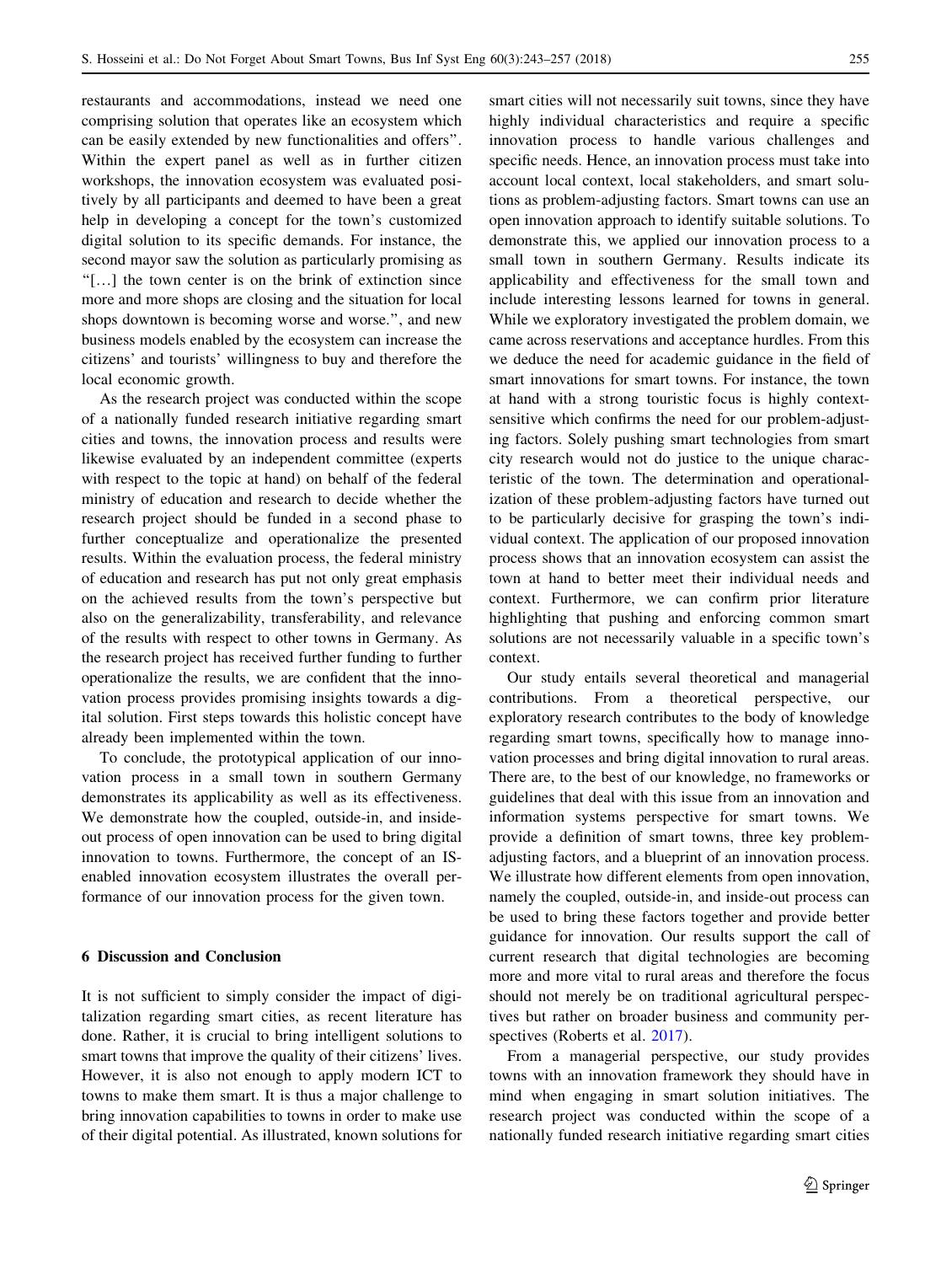<span id="page-13-0"></span>and towns, and received funding to further conceptualize and operationalize the innovation process since its nature provides generalizability and transferability to other towns. Practitioners may use the process and our lessons learned from the case study as a basis for structuring their smart town approaches and the use of information systems to foster specific innovation required for individual towns. This can help address the urgent need to bring digital innovation to sparsely populated areas by providing a best practice approach that guides local authorities.

As all research, our study comes with certain limitations that stimulate further research. Firstly, the town's digital innovation ecosystem has not yet been implemented in its entirety so that results in terms of the economic potential of the innovation process outcome cannot yet be measured. Secondly, the innovation process has only been applied to a single town so far which means that the generalizability of our results is limited. Further research is required to demonstrate the innovation process' applicability and effectiveness within other towns. Additional case studies can provide further insights allowing for benchmarking and more generalizable results. Future research to validate the results of our study and evaluate the transferability to other towns is highly recommended. To do so, we plan to expand our study to further towns. As our innovation process results from an exploratory research process in the context of smart towns, we cannot make a statement on its applicability in the context of smart cities. Rather, we assume that a city is more complex than towns in terms of the number of different stakeholders to manage and their interdependencies – which highlights that different approaches might be required and calls for future research.

Despite these limitations, we believe that the results of our study constitute an important first step on the journey of bringing digital innovation to towns, and we thus hope to encourage fellow researchers to further explore the digital potential for towns in their own research.

Acknowledgement Grateful acknowledgement is due to the BMBF (German Federal Ministry of Education and Research) for their support of the ''Wettbewerb Zukunftsstadt'' project making this paper possible. The researchers further would like to express their sincere gratitude to the town of Bad Hindelang, the entire expert panel, and especially Armin Gross, director of the participating Hotel Prinz-Luitpold-Bad ([https://www.luitpoldbad.de/\)](https://www.luitpoldbad.de/) who opened many doors during the course of the study.

Open Access This article is distributed under the terms of the Creative Commons Attribution 4.0 International License ([http://crea](http://creativecommons.org/licenses/by/4.0/) [tivecommons.org/licenses/by/4.0/\)](http://creativecommons.org/licenses/by/4.0/), which permits unrestricted use, distribution, and reproduction in any medium, provided you give appropriate credit to the original author(s) and the source, provide a link to the Creative Commons license, and indicate if changes were made.

#### References

- Albino V, Berardi U, Dangelico RM (2015) Smart cities: definitions, dimensions, performance, and initiatives. J Urban Technol 22(1):3–21. <https://doi.org/10.1080/10630732.2014.942092>
- Anttiroiko AV, Valkama P, Bailey SJ (2014) Smart cities in the new service economy: building platforms for smart services. AI Soc 29(3):323–334. <https://doi.org/10.1007/s00146-013-0464-0>
- Barca F, McCann P, Rodríguez-Pose A (2012) The case for regional development intervention: place-based versus place-neutral approaches. J Reg Sci 52(1):134–152. [https://doi.org/10.1111/j.](https://doi.org/10.1111/j.1467-9787.2011.00756.x) [1467-9787.2011.00756.x](https://doi.org/10.1111/j.1467-9787.2011.00756.x)
- Barth J, Fietkiewicz KJ, Gremm J, Hartmann S, Ilhan A, Mainka A, Meschede C, Stock WG (2017) Informational urbanism—a conceptual framework of smart cities. In: Proceedings of the 50th Hawaii International Conference on System Sciences
- Batty M, Axhausen KW, Giannotti F, Pozdnoukhov A, Bazzani A, Wachowicz M, Ouzounis G, Portugali Y (2012) Smart cities of the future. Europ Phys J Spec Top 214(1):481–518. [https://doi.](https://doi.org/10.1140/epjst/e2012-01703-3) [org/10.1140/epjst/e2012-01703-3](https://doi.org/10.1140/epjst/e2012-01703-3)
- Bélissent J (2010) Getting clever about smart cities: new opportunities require new business models, Cambridge
- Bayerisches Landesamt für Statistik (2015) Markt Bad Hindelang, M 09 780 123: Eine Auswahl wichtiger statistischer Daten. [https://](https://www.statistik.bayern.de/statistikkommunal/09780123.pdf) [www.statistik.bayern.de/statistikkommunal/09780123.pdf](https://www.statistik.bayern.de/statistikkommunal/09780123.pdf). Accessed 14 July 2017
- Bundesministerium für Wirtschaft und Energie (2013) Tourismusperspektiven in ländlichen Räumen: Handlungsempfehlungen zur Förderung des Tourismus in ländlichen Räumen. [https://](https://www.bmwi.de/Redaktion/DE/Publikationen/Tourismus/tourismusperspektiven-in-laendlichen-raeumen.html) [www.bmwi.de/Redaktion/DE/Publikationen/Tourismus/touris](https://www.bmwi.de/Redaktion/DE/Publikationen/Tourismus/tourismusperspektiven-in-laendlichen-raeumen.html) [musperspektiven-in-laendlichen-raeumen.html](https://www.bmwi.de/Redaktion/DE/Publikationen/Tourismus/tourismusperspektiven-in-laendlichen-raeumen.html). Accessed 14 July 2017
- Ceccagnoli M, Forman C, Huang P, Wu DJ (2012) Co-creation of value in a platform ecosystem: the case of enterprise software. MIS Q 36(1):263–290
- Ceccagnoli M, Forman C, Huang P, Wu DJ (2014) Digital platforms. Commun ACM 57(2):38–39. <https://doi.org/10.1145/2556940>
- Chesbrough H (2006) Open innovation. A new paradigm for understanding industrial innovation. In: West J, Vanhaverbeke W, Chesbrough H (eds) Open innovation: a research agenda. Oxford University Press, Oxford, pp 1–12
- Chesbrough H, Appleyard MM (2007) Open innovation and strategy. Calif Manag Rev 50(1):57–76
- Chesbrough H, Vanhaverbeke W, West J (eds) (2006) Open innovation: researching a new paradigm. Oxford University Press, Oxford
- D'Asaro FA, Di Gangi MA, Perticone V, Tabacchi ME (2017) Computational intelligence and citizen communication in the smart city. Inform Spektr 40(1):25–34. [https://doi.org/10.1007/](https://doi.org/10.1007/s00287-016-1007-0) [s00287-016-1007-0](https://doi.org/10.1007/s00287-016-1007-0)
- Emden Z, Calantone RJ, Droge C (2006) Collaborating for new product development: selecting the partner with maximum potential to create value. J Prod Innov Manag 23(4):330–341. <https://doi.org/10.1111/j.1540-5885.2006.00205.x>
- Enkel E, Heil S (2014) Preparing for distant collaboration: antecedents to potential absorptive capacity in cross-industry innovation. Technovation 34(4):242–260. [https://doi.org/10.](https://doi.org/10.1016/j.technovation.2014.01.010) [1016/j.technovation.2014.01.010](https://doi.org/10.1016/j.technovation.2014.01.010)
- Enkel E, Gassmann O, Chesbrough H (2009) Open R&D and open innovation: exploring the phenomenon. R&D Manag 39(4):311–316. [https://doi.org/10.1111/j.1467-9310.2009.](https://doi.org/10.1111/j.1467-9310.2009.00570.x) [00570.x](https://doi.org/10.1111/j.1467-9310.2009.00570.x)
- Eurostat (2017) Degree of urbanisation. [http://ec.europa.eu/eurostat/](http://ec.europa.eu/eurostat/web/degree-of-urbanisation) [web/degree-of-urbanisation](http://ec.europa.eu/eurostat/web/degree-of-urbanisation). Accessed 15 Oct 2017